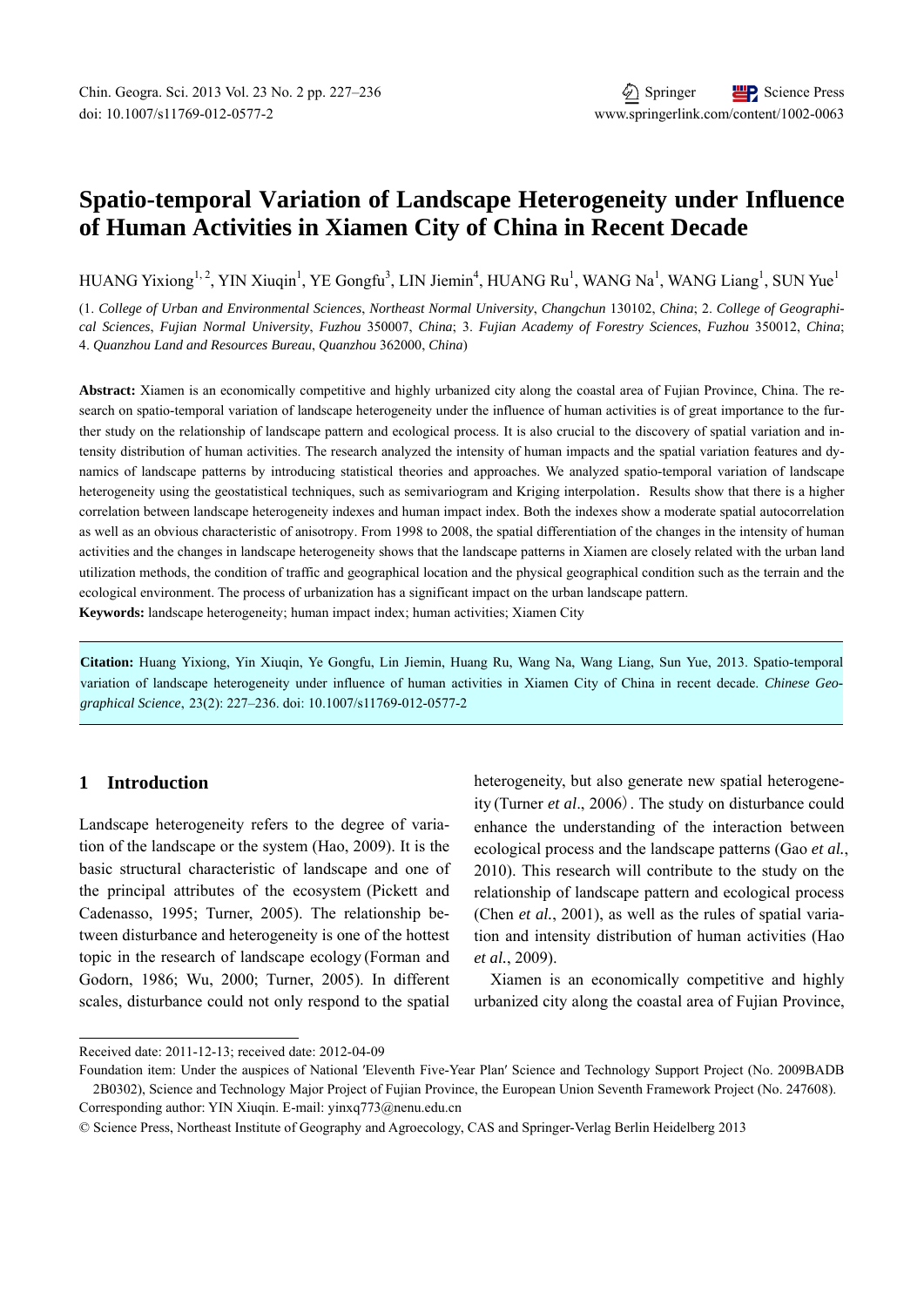China, as well as an eco-sensitive zone between the land and the ocean, so it has the ecological features of the island and the bay. The relationship between man and nature is very serious in the region. Since the 1990s, the city has witnessed a rapid process of urbanization and experienced fundamental land use changes. It has become the most vigorous and promising economic center in Fujian Province. Meanwhile, a lot of problems have also arisen. For example, the population, the building density and Floor Area Ratio (FAR) increased dramatically. The rapid industrialization and urbanization has caused the increasing demands of lands. The transportation and construction expanded rapidly. Landscape transformation led by urbanization and intensive human economic activities has brought a number of ecological and environmental issues and challenged the sustainability of the city.

Some researchers have studied the carbon and oxygen balance model based on ecological service of urban vegetation (Yin *et al.*, 2010), the ecological service value (Wang *et al.*, 2010), the pre-warning of ecological safety (Li *et al.*, 2010) and the construction of urban ecological networks in Xiamen (Zhang and Wang, 2006; Guo *et al*., 2010). However, researches on spatio-temporal variation of landscape heterogeneity under the influence of human activities are rare.

The research first discusses landscape heterogeneity by adopting non-linear regression analysis combined with GIS technology and seeks to establish a connection between human activities and landscape heterogeneity patterns. Then it analyses the intensity of human impacts and the spatial variation features and dynamics of landscape patterns by introducing statistical theories and approaches. This helps to understand the spatial distribution, the change of gradient and directional characteristics of landscapes under the influence of human activities. Finally, it attempts to visually and quantitatively show the condition of human impacts and spatial differentiation of landscape heterogeneity patterns in the study area through the spatial interpolation approaches. The purpose of this research is to provide theoretical evidence for the reasonable utilization of lands and ecological safety in the process of urban construction in Xiamen.

## **2 Study Area**

Xiamen City (24°25′–24°55′N, 117°53′–118°27′E) is located in the Jiulongjiang River estuary in Fujian Province of the southeastern China. This city is close to Zhangzhou Plain and Quanzhou Plain as well as the Taiwan Strait. It is also confronted with the Jinmen Islands, Taiwan Island and the Penghu Islands. Xiamen is comprised of Xiamen Island, Gulang Island and the inland areas including the coastal area of Jiulongjiang north shore and Tong'an district. The total land area is 1569.3  $km<sup>2</sup>$  and the sea area is 390  $km<sup>2</sup>$ .

The land resources in Xiamen are various and the main land use types are cultivated lands, orchards, forest lands, grasslands, beaches, shallow sea, *etc*. The coastline along the coastal areas of Xiamen is winding and there are numerous bays, harbours and reef islands. The major coastal types are silt coast, river estuary, mangrove coast, sandy coast, bedrock coast and artificial coast. The coastal accumulative landforms and erosion landforms are developed and the main types are marine-built terrace, mudflat, sea-cut cliffs, sea caves, *etc*.

Xiamen has a sub-tropical marine monsoon climate. The climate is mild, with plentiful sunlight, heat resources and precipitation. The annual average temperature is about 21℃ and the annual and daily range of temperature is small. The annual sunshine duration is more than 2200 hours. Frost-free period is over 360 days. The annual average precipitation is approximately 1200 mm, which mainly occurs from May to October. The annual average relative humidity is about 78%. The wind along the coast is generally 3 to 4 levels and northeast winds are the prevailing. Because of the air temperature difference from the Pacific Ocean, Xiamen is often affected by typhoon (about 4–5 times per year), which happens from July to September.

## **3 Methods**

## **3.1 Selection and construction of quantitative indexes**

#### *3.1.1 Selection of landscape heterogeneity indexes*

As spatial heterogeneity exists in various scales of landscape, it is necessary to quantify spatial heterogeneity when establishing relations between structures and process of landscape (Garrigues *et al*., 2008). The paper adopts landscape diversity index and fragmentation index to reflect variability and complexity of landscape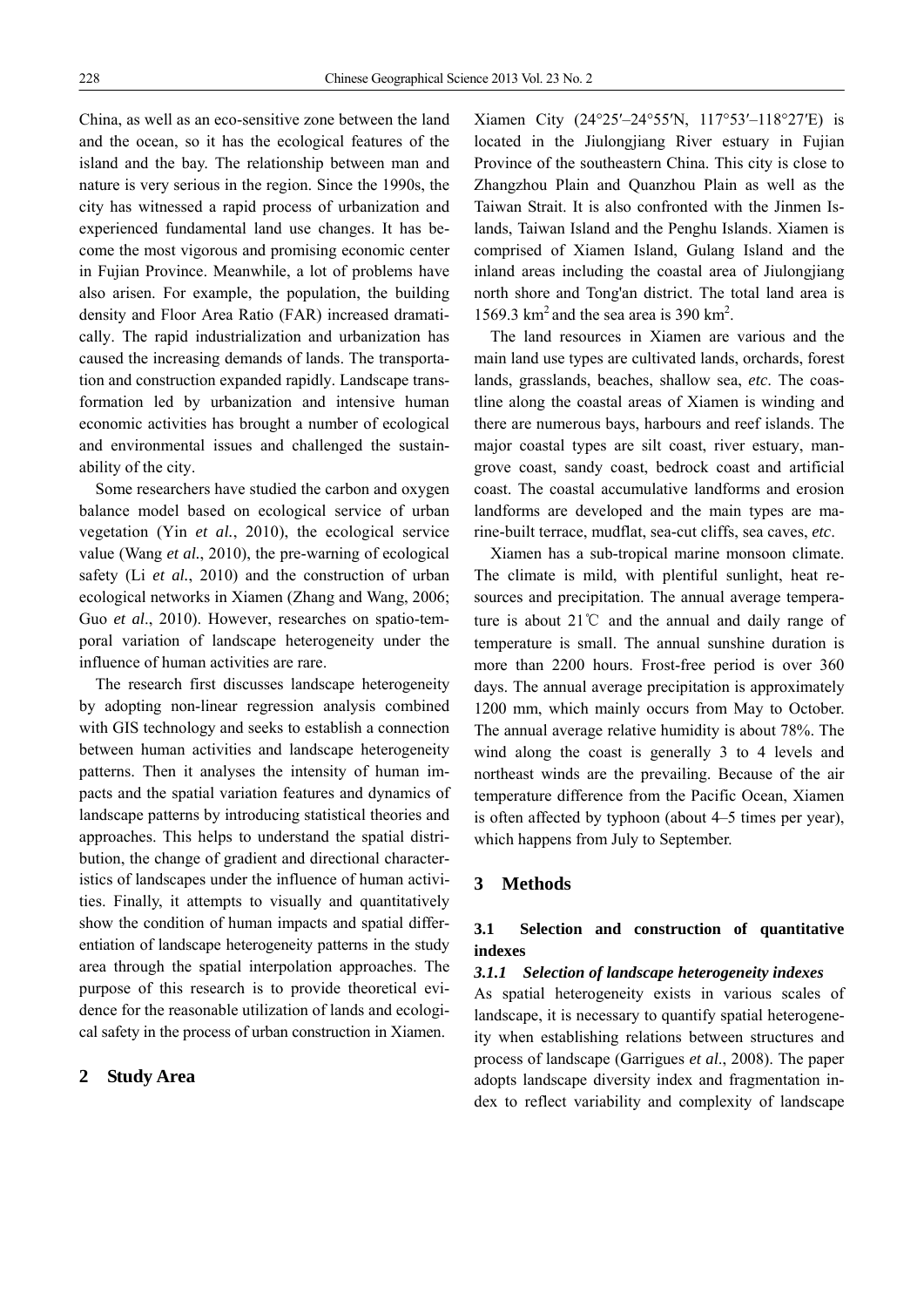components and spatial structure on landscape scales (Ou *et al*., 2004).

#### (1) Landscape diversity index

Landscape diversity refers to richness and complexity of patch types in landscapes and reflects the heterogeneity of landscape areas. The higher diversity index (*H*) means the higher landscape heterogeneity and the more stable landscape. The computational formula is as follows:

$$
H = -\sum_{i=1}^{m} \left[ P_i \ln(P_i) \right] \tag{1}
$$

where  $P_i$  is the proportion of the area of landscape type  $i$ in total landscape area; and *m* is the total number of landscape types.

(2) Landscape fragmentation index

Landscape fragmentation refers to the divided degree of landscape, reflecting the interference degree of landscape influenced by human activities. Landscape fragmentation index  $(F)$  is positively related to the number of patches and negatively related to the average patch area. The index is calculated by the following formula:

$$
F = (N-1) / A \tag{2}
$$

where *N* is the total number of patches; and *A* is the total area of landscapes.

#### *3.1.2 Human impact index*

Human activities tend to result in the continuous decrease in original and natural characteristics of landscape components (Yoshiko and Dieter, 1995). Different types of landscape components represent different human activities or development intensity. As a spatial variable, human impact index is established based on the corresponding relationship between human activities and landscape components as well as the area proportion of different landscape components. It is used to describe the influence of human activities on landscape and the artificial modification intensity of landscape. The formula is as follows:

$$
D = \sum_{i=1}^{m} A_i E_i \bigg/ A
$$
 (3)

where *D* is human impact index; *m* is the number of landscape component types;  $A_i$  is the area of landscape component type  $i$ ;  $E_i$  is the parameter of human impact intensity reflected by landscape type *i*; *A* is the total area

of landscapes. The parameter of human impact intensity reflects the intensity and attributes of human participation, management and transformation of different components. Chen *et al*. (2001) calculated it through the Leopold matrix method and Delphi scoring method and this paper uses the average of the two methods to determine the parameter (Table 1). The value of *D* ranges between 0 and 1. The maximum of *D* in one area demonstrates larger proportion of landscape components that human activities are dominant, thus the intensity of human impact is larger.

#### **3.2 Basic data sources**

The research used two land use maps in the year of 1998 and 2008 of Xiamen as the basic data sources and the data were saved in the format of Shapefile. The land use maps were collected from LandSat ETM remote sensing images (spatial resolution is 15 m).

Under the support of remote sensing (RS) and geographic information system (GIS) software, the images were firstly preprocessed through projection and registration. Image fusion was conducted on the bands of 5, 4, 3 and 8 in order to make sure the images are close to true color and are easy to be understood and distinguished. Then related data were collected to know the ecological environment and characteristics of each element in the study area. On the basis of indoor analysis and field investigation, the images were processed by visual interpretation combined with the background data including topographic map, geomorphologic map, pedological map, vegetation map and land use map. Furthermore, they were digitalized in support of GIS software.

In the process of digitalization, the minimum patch unit is approximately 0.01 km<sup>2</sup> (100 m  $\times$  100 m). For example on a map at 1∶25000 scale, only the patches whose area is more than 4 mm  $\times$  4 mm are drawn and those small patches are merged according to the principle of map generalization.

#### **3.3 Spatial sampling method**

Reasonable spatial sampling method is applicable to database management and operation through GIS tech-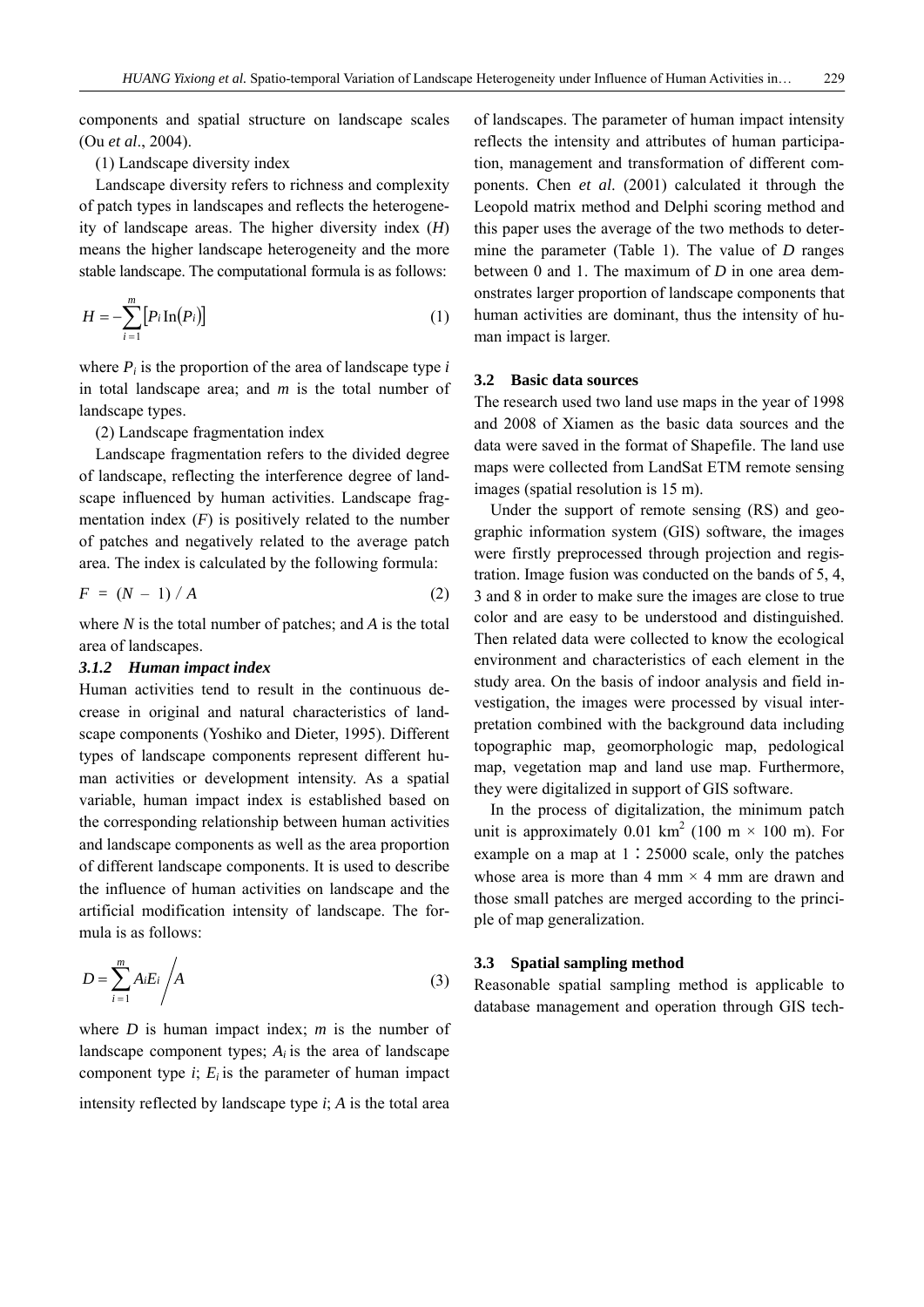Chin. Geogra. Sci. 2013 Vol. 23 No. 2 pp. 227–236  $\circ$   $\circ$  Springer  $\circ$  Springer Science Press doi: 10.1007/s11769-012-0577-2 www.springerlink.com/content/1002-0063

Table 1 Parameter of human impact intensity of each landscape type

| ∟ultivated landscape | Orchard landscape   | landscane<br>Forest | landscape<br>Built-up<br>o area | Wetland<br>. landscape | coverage landscape<br>$_{\rm{.0W}}$ |
|----------------------|---------------------|---------------------|---------------------------------|------------------------|-------------------------------------|
| ∪.JJ                 | J. <del>4</del> J.J | 7.10<br>.           | $\Omega$<br>0.01.               |                        | 0.075                               |

niques and is also suitable for landscape pattern analysis. In order to ensure that the human impact index and landscape pattern index of each point in geostatistical analysis could stand for the comprehensive condition of human exploration and utilization in certain area, the paper conducted sampling on landscape layers of two periods in 1998 and 2008 using grids covering all the study area. In the research on landscape pattern index, O'Neill *et al*. argued that only when the area of landscape sample plot is 2 to 5 times bigger than the average area of patches, the plot could reflect the landscape patterns around the sampling sites (O'Neill *et al*., 1996; Steven, 2010). According to the area of landscape patches in the study area (the average area of patches in two periods is between 1.2  $km^2$  and 1.4  $km^2$ ), the research adopts the 2.5 km  $\times$  2.5 km grids for sampling.

Supported by the ARC/INFO software, gridding layers were established to cover study area, and then added with landscape layers of different years to get the complex layers of sampling. As for the incomplete quadrats that the edges are cut, those are deleted if the area is less than 3.125  $km^2$  (1/2 of the quadrat area) and are remained if more than  $3.125 \text{ km}^2$ . However, when calculating the quadrats, it is necessary to change their area accordingly, rather than using the united one. The next step was to figure out the human impact index, diversity index and fragmentation index of each grid quadrat. Finally, the results were endowed with the central point of the grids that they lie and the sample data outputted are considered as point map layers.

In order to obtain the spatio-temporal difference of human impact intensity and landscape pattern changes, the difference of human impact index, diversity index and fragmentation index between two periods (the value of 2008 minus the value of 1998) was worked out and then outputted as point map layers with attribute values of various index changes.

#### **3.4 Nonlinear regression model**

Because of different intensity and ways of human disturbance, the influence of human activities on landscape patterns varied greatly. As a result, there exist many forms of relations between different indexes that reflect regional landscape patterns and between landscape pattern index and human impact index. Generally, it appears to be a complex nonlinear relationship. According to theories of ecology and landscape ecology, this paper intends to explore the potential rules of landscape patterns under the influence of human activities by establishing the empirical models that will help study the landscape ecology and regional landscape pattern development.

The research took Data Processing System (DPS) as the operation platform to establish the nonlinear regression model. It also used Marquardt method (the non-linear least squares method) to do iterative computation and then chose the best-fit regression curve according to determination coefficient  $(R^2)$ . And finally significant tests were done for each regression formula through F test.

#### **3.5 Geostatistics analysis**

Geostatistics is based on the theory of regionalized variable and variogram and it is a science studying natural phenomena that are random and structural in spatial distribution (Matsushita *et al*., 2006), or are relevant and dependent in space. The human impact index and landscape pattern index are a kind of spatial variable and they can be used to conduct spatial analysis making use of geostatistical methods.

A variable can be called regionalized variable if it is spatially distributed. A regionalized variable is used to describe the regionalized phenomena. The variogram of the regionalized variable  $Z(x)$  in the *x* axis is defined as the variance of the difference between the value of  $Z(x)$ 

l

Received date: 2011-12-13; received date: 2012-04-09

Foundation item: Under the auspices of National ′Eleventh Five-Year Plan′ Science and Technology Support Project (No. 2009BADB 2B0302), Science and Technology Major Project of Fujian Province, the European Union Seventh Framework Project (No. 247608). Corresponding author: YIN Xiuqin. E-mail: yinxq773@nenu.edu.cn

<sup>©</sup> Science Press, Northeast Institute of Geography and Agroecology, CAS and Springer-Verlag Berlin Heidelberg 2013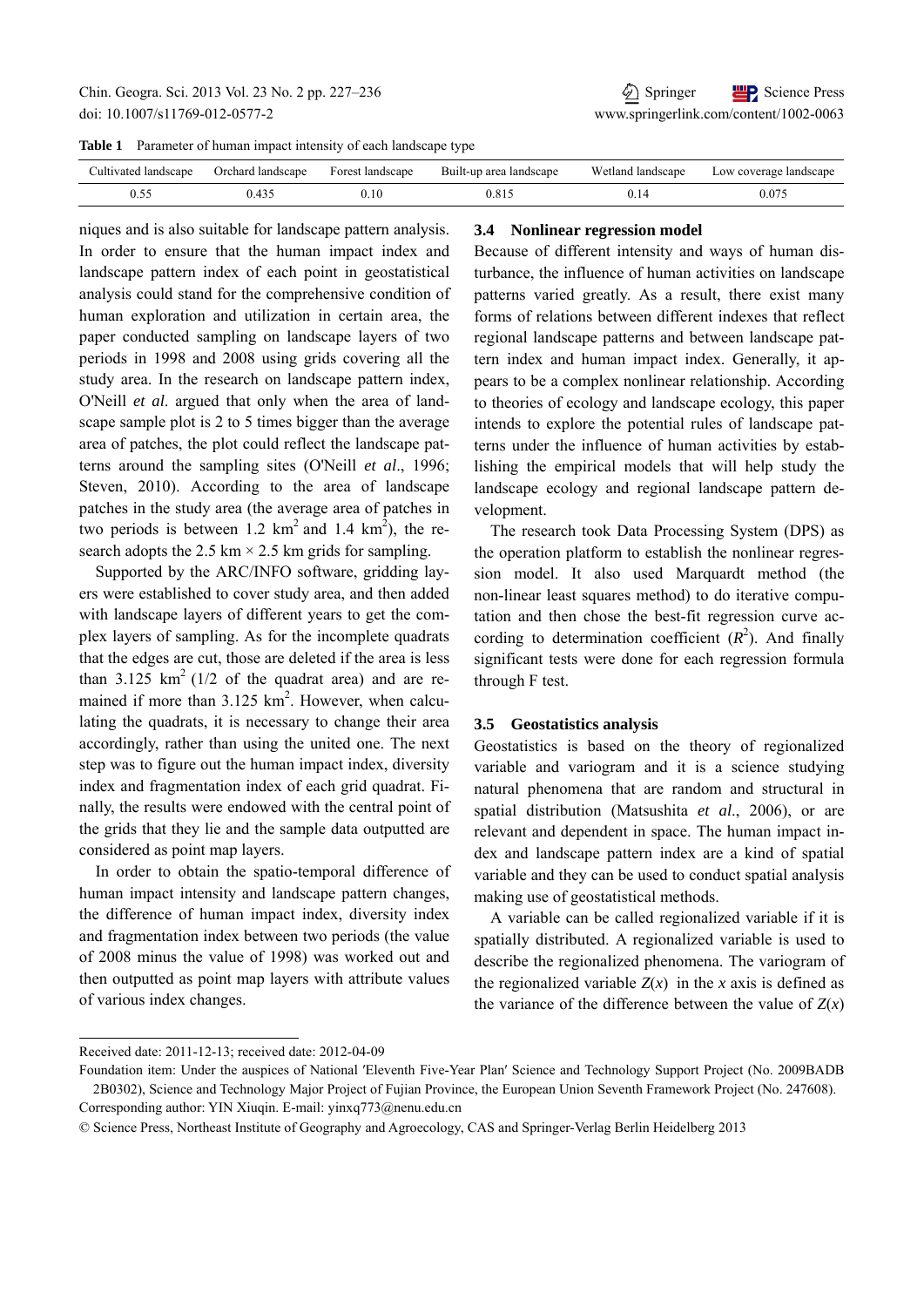at point of *x* and the value of  $Z(x+h)$  at the point of  $x+h$ , labeled as  $2\chi(x,h)$ . Under the second-order hypothesis, there is:

$$
2\chi(x,h) = Var \left[ Z(x) - Z(x+h) \right] = E[Z(x) - Z(x+h)]^2 \tag{4}
$$

From the above formula, the variogram depends on two variables *x* and *h*. When the variogram  $2\chi(x,h)$  only relies on distance *h* and has no relationship with the position *x*,  $\chi(x,h)$  can be changed into  $\chi(h)$  and  $\chi(h)$  is called semi-variogram.

$$
\gamma(h) = \frac{1}{2} E[Z(x) - Z(x+h)]^2
$$
 (5)

The above definition is the theoretical semi-variogram, but in practice, the quantity of samples is limited and the data are discrete. The semi-variogram established on the basis of test samples is defined as empirical semi-variogram and is labeled as  $\gamma^*(h)$ :

$$
\gamma^*(h) = \frac{1}{2N(h)} \sum_{i=1}^{N(h)} \left[ Z(x_i) - Z(x_i + h) \right]^2 \tag{6}
$$

where *h* is the spatial separation distance or distance lag between two sample points;  $N(h)$  is the total number of sample points when the separation distance is  $h$ ;  $Z(x_i)$ and  $Z(x_i+h)$  are the measured value of the regionalized variable  $Z(x)$  at the spatial position  $x_i$  and  $x_i+h$  respectively.

For different separation distances *h*, the corresponding values of  $\gamma^*(h)$  can be figured out according to semi-variogram formula and the results are used to draw the semi-variogram curve. Then parameters of variogram can be obtained, including the nugget  $C_0$ , partial sill  $C$ , sill  $C + C_0$  and range *a*. These parameters determine the shape and the structure of variograms and are able to quantitatively describe the spatial variation features of regionalized variables. Figure 1 is a type of idealized semi-variogram curve.



**Fig. 1** Diagram of semi-variable function′s structure

#### **3.6 Spatial interpolation method**

Spatial interpolation method is also called Kriging method or spatial local estimation. It is established on the variogram theory as well as structural analysis and is one of the major methods in geostatistics. Kriging method is valid under the following condition. If results between variogram and correlation analysis indicate that regionalized variables have spatial correlation, Kriging method can be used to estimate the points or areas of the space that are not surveyed.

Spatial interpolation is indispensable to the research on landscape heterogeneity. The spatial heterogeneity of landscape patterns leads to the change of landscape ecological effects corresponding to the pattern, which is the result of ecological processes that are dominant in the ecosystem (O'Neill *et al*., 1996). Kriging method is a collective term for several spatial interpolation models and is a kind of method to do unbiased optimal estimation for the regionalized variables in limited areas. According to the information of spatial autocorrelation provided by variogram analysis, the research adopted ordinary Kriging method, using spherical model as the fitted model for semi-variogram and the human impact index and landscape pattern index were spatially interpolated. Supported by the Spatial Analyst module of ARC/INFO software, the point map layers acquired from the spatial sampling were interpolated. And then the spatial distribution maps of human impact index, landscape diversity index and fragmentation index of the study area in 2008 were drawn, as well as the distribution map of index changes from 1998 to 2008. The results were output in the grid map of 200 m  $\times$  200 m resolution.

#### **4 Results and Discussion**

## **4.1 Correlation between human impact index and landscape heterogeneity indexes**

By means of professional judgment and curve fitting of spatial sampling data in the study area, the research established the relationship between landscape heterogeneity (*H*) and landscape fragmentation index (*F*) as well as their relationship with human impact index (*D*). And then it would receive the nonlinear regression formulas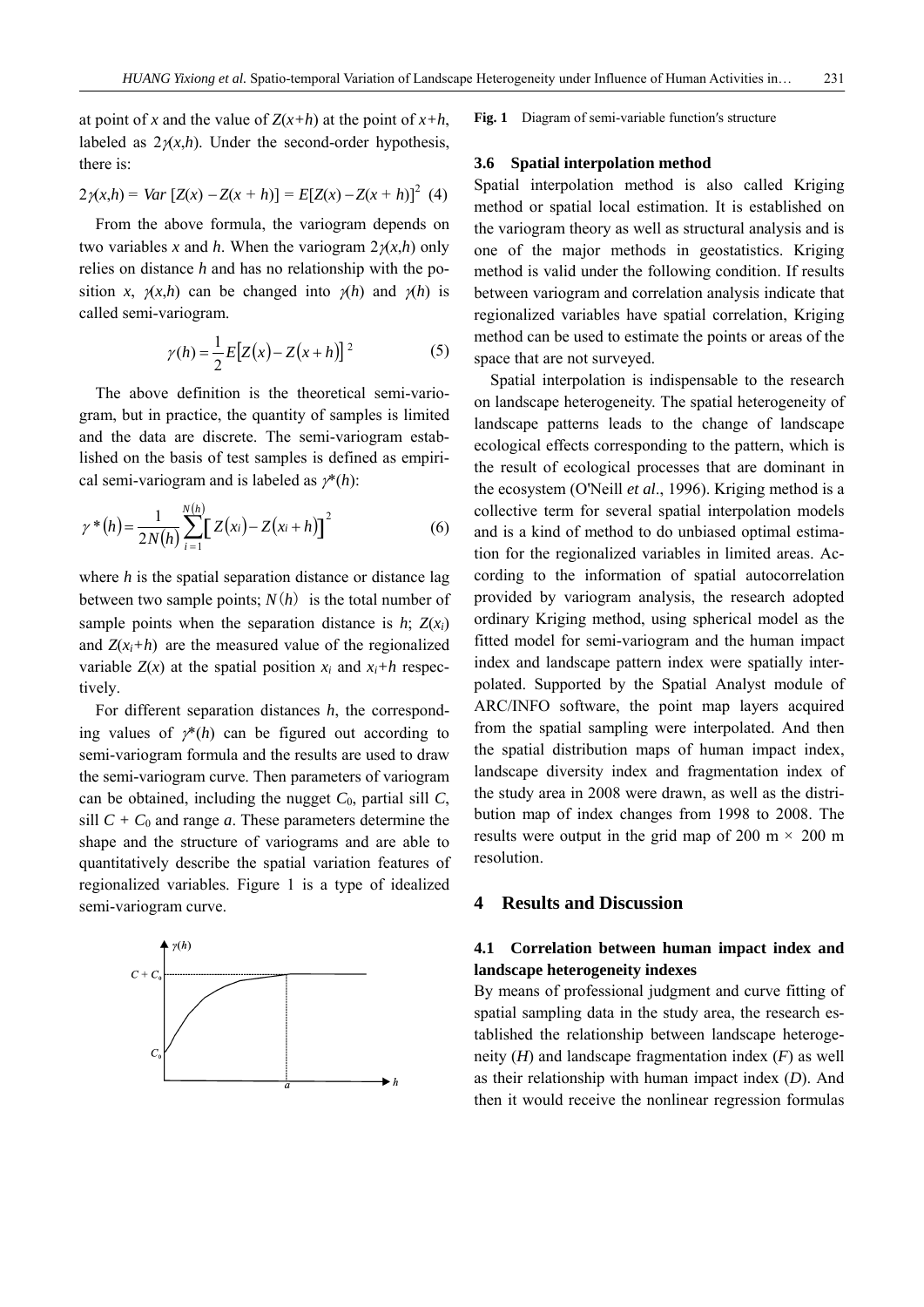and relevant parameters of several types of relationships in 1998 and 2008. Finally the significance tests indicated that their confidence levels were all below 0.01, which proved that the effects of regression were significant.

Table 2 shows that the optimum regression curves of landscape heterogeneity indexes and human impact index of the two periods are both quadratic curves, reflecting that the two types of relations are similar. The regression effects can be reflected through the value of determination coefficient  $R^2$ . The determination coefficient of *H-D* formula in 1998 was as high as 0.701,

demonstrating that human impact index had a significant influence on landscape heterogeneity index. This was also proved by the correlation coefficient *R* of *H-D* formula (0.837). The determination coefficients of *F-D* in the two periods were both lower than 0.50 and the effect of fitting was worse. However, the correlation coefficient *R* of *F-D* formula was still higher than 0.65, indicating that the influence of human activities on landscape fragmentation was quite obvious. From 1998 to 2008, both the correlation coefficient and the determination coefficient of the two types of formulas have

**Table 2** Fitting curve equation between human impact index and landscape heterogeneity indexes

| Correlation type | Year | Fitting curve equation             | Correlation coefficient $(R)$ | Determination coefficient $(R^2)$ |
|------------------|------|------------------------------------|-------------------------------|-----------------------------------|
| $H-D$            | 1998 | $H = -8.601D^2 + 7.386D - 0.408$   | 0.837                         | 0.701                             |
|                  | 2008 | $H = -8.185D^2 + 7.099D - 0.327$   | 0.789                         | 0.623                             |
| $F-D$            | 1998 | $F = -11.911D^2 + 11.000D - 0.615$ | 0.697                         | 0.486                             |
|                  | 2008 | $F = -11.459D^2 + 10.636D - 0.590$ | 0.657                         | 0.432                             |

fallen. It shows that with the increase of human management and development intensity (the total human impact index in the study area increased from 0.357 in 1998 to 0.361 in 2008), the landscape heterogeneity patterns tend to be complicated. Therefore, the influence of human activities tends to be diverse.

The regressive curves (Figs. 2, 3, 4 and 5) display the influence of human activity intensity on landscape heterogeneity. The curves of their relationship are all parabolic: with the increase of human impact index, landscape heterogeneity index and landscape fragmentation index firstly increases to the maximum and then decreases gradually. The rate of change (slope of the curve) firstly decreases and then increases. Similar results are discovered from the transformation of the regression formulas in the two periods, that is: when landscape heterogeneity index and landscape fragmentation index reach to the maximum, human impact index is 0.43 and 0.46 respectively and the difference between the two periods is less than 0.005. This indicates that the landscape heterogeneity index influenced by moderate-intensity human activities is the highest, and the distribution of natural landscapes and artificial landscapes are interlaced.

From data deviating from regression curves, the deviation level of landscape fragmentation index is much higher than that of landscape heterogeneity index, reflecting that the artificial factors have a greater influence on landscape heterogeneity than landscape fragmentation. The influence of physical environment on landscape fragmentation is relatively larger. Respective comparisons of *H-D* and *F-D* regressive curves in the two periods show that the deviation degree increases and the fitting effect decreases. On one hand, the reason is that factors affecting landscape heterogeneity changes are more than human activities; on the other hand, it is because the human impact index established could not completely represent the influence of human activities on landscape.



**Fig. 2** Regressive curve of landscape heterogeneity index (*H*) and human impact index (*D*) in 1998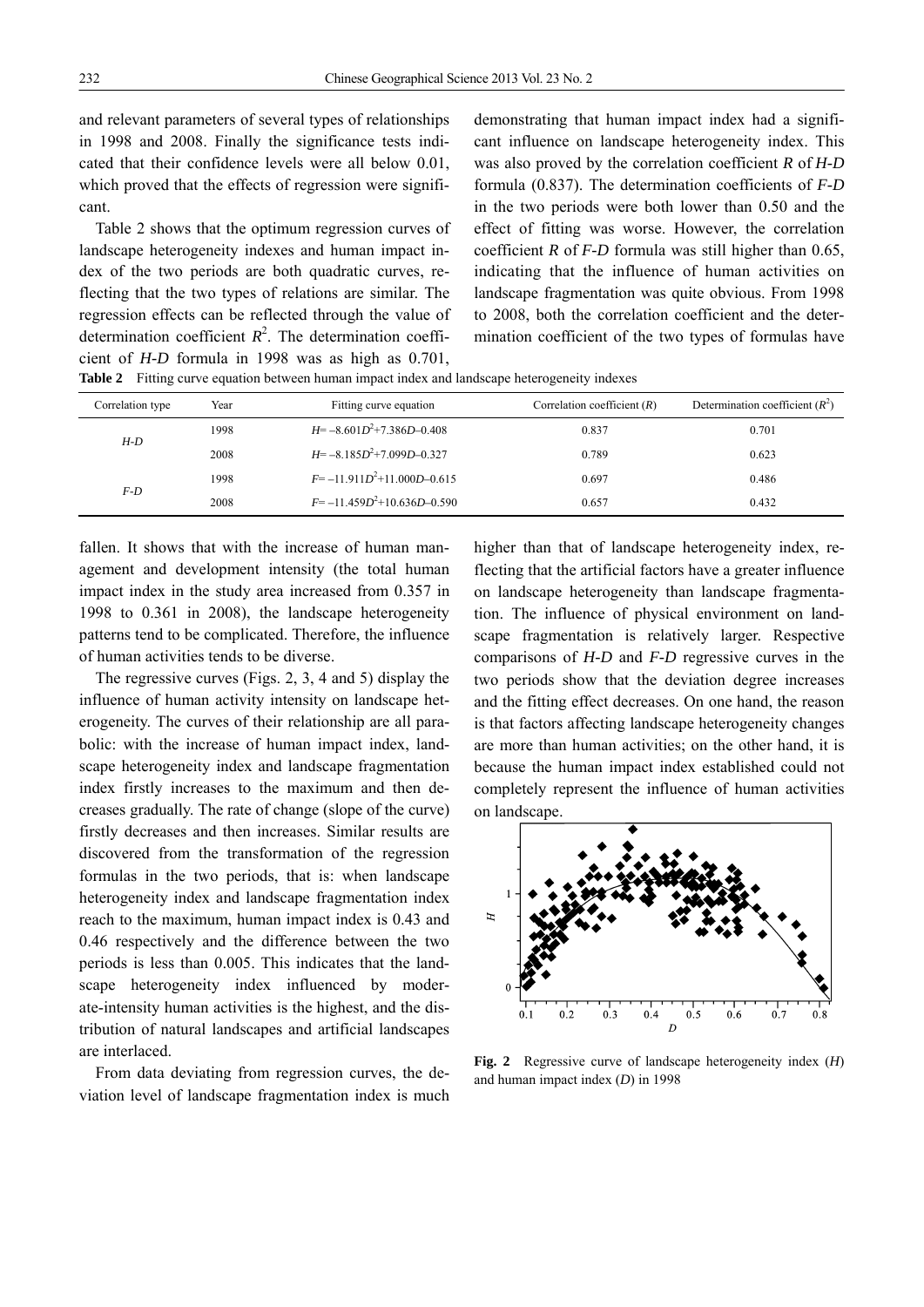

**Fig. 3** Regressive curve of landscape heterogeneity index (*H*) and human impact index (*D*) in 2008



**Fig. 4** Regressive curve of landscape fragmentation index (*F*) and human impact index (*D*) in 1998



**Fig. 5** Regressive curve of landscape fragmentation index (*F*) and human impact index (*D*) in 2008

#### **4.2 Correlation between landscape diversity index and fragmentation index**

The regressive relationships between landscape diversity index and fragmentation index in 1998 and 2008 are better fitted by logistic curves and the two determination coefficients  $R^2$  are over 0.60 (Table 3). After calculation, the total diversity in the study area increased from 1.526 to 1.552 and fragmentation decreased from 0.796 to 0.756 from 1998 to 2008. It indicated that human activities had different influences on landscape diversity and fragmentation changes. Therefore, the correlation coefficients of landscape diversity index and fragmentation index decreased to some extent and the determination coefficient of *H-F* regressive formula decreased from 0.665 to 0.622. However, the correlation coefficients of the two periods were more than 0.78, indicating that landscape diversity had a significant correlation with landscape fragmentation.

Table 3 Regressive curve equation between landscape diversity index and landscape fragmentation index

| Year | Fitting curve equation         | Correlation<br>coefficient $R$ | Determination<br>coefficient $R^2$ |
|------|--------------------------------|--------------------------------|------------------------------------|
| 1998 | $H=1.133/(1+e^{2.175-2.972F})$ | 0.816                          | 0.665                              |
| 2008 | $H=1.261/(1+e^{1.653-2.220F})$ | 0.789                          | 0.622                              |
|      |                                |                                |                                    |

The logistic curves indicate that with the increase of landscape fragmentation index, the landscape diversity index firstly increased rapidly (Fig. 6 and Fig. 7). However, when it increased to a certain degree, landscape diversity stopped growing and was close to a fixed value, which was considered as the maximum diversity index. In ecology, the logistic equation is used to study the growth model of population restricted by space and resources, but here the leading factor limiting landscape diversity index is the number of landscape types in the study area.



**Fig. 6** Regressive curve of landscape heterogeneity index (*H*) and landscape fragmentation index (*F*) in 1998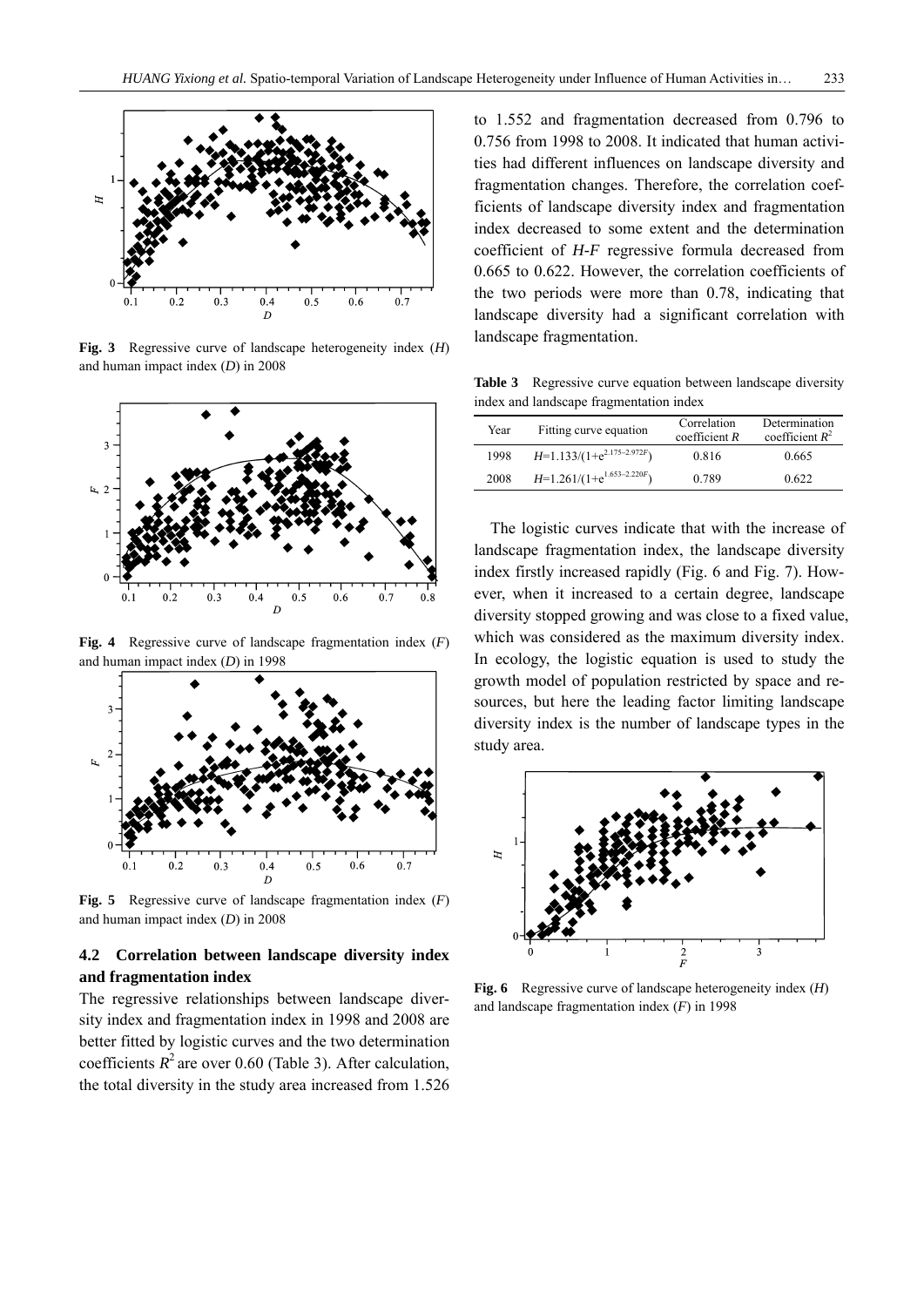

**Fig. 7** Regressive curve of landscape heterogeneity index (*H*) and landscape fragmentation index (*F*) in 2008

## **4.3 Human activities impact and landscape heterogeneity space variation**

#### *4.3.1 Spatial structure analysis*

Table 4 describes the parameters of the academic semi-variable function of each index (*D*, *H* and *F*) in 1998 and 2008, and human impact index changes of the period 1998–2008 (Δ*D*).

**Table 4** Academic semi-variable function of each index

Table 4 indicates that there existed nugget effects for semi-variable functions of the three indexes in 1998 and 2008, which illustrates that the intensity of human activities and the distribution of landscape heterogeneity had fine scale structures and they could not be discovered by the current scale of analysis. The range of index is possible to measure the spatial heterogeneity scale of regionalized variables. From the isotropic perspective, the ranges of each index basically have little difference and they have spatial autocorrelation in the scope of about 50 km. The range is close to the scope of the study area, demonstrating that each index has overall spatial autocorrelation. Reasons for this phenomenon might be

| Index            | Year      | Nugget $(C_0)$ | Structure variance $(C)$ | Sill $(C+C_0)$ | Range (km) | $C/(C+C_0)$ |
|------------------|-----------|----------------|--------------------------|----------------|------------|-------------|
| $\boldsymbol{D}$ | 1998      | 0.014          | 0.033                    | 0.047          | 49.4       | 0.694       |
|                  | 2008      | 0.015          | 0.026                    | 0.041          | 45.3       | 0.628       |
| H                | 1998      | 0.100          | 0.073                    | 0.173          | 49.4       | 0.422       |
|                  | 2008      | 0.082          | 0.087                    | 0.169          | 49.4       | 0.516       |
| F                | 1998      | 0.380          | 0.305                    | 0.685          | 49.4       | 0.446       |
|                  | 2008      | 0.210          | 0.543                    | 0.753          | 49.4       | 0.722       |
| $\Delta D$       | 1998-2008 | 0.003          | 0.003                    | 0.006          | 11.1       | 0.500       |

the following: the total study area is not large; urbanization of the region is relatively high; and the influence of human activities on landscape is common. The partial sill/sill ratio  $(C / C + C_0)$  is less than 0.75 and each index belongs to moderate spatial autocorrelation.

The sill of human impact index is lower than 0.05 and the size of sill reflects the change rate of human impact index in the space. This indicates that the human activity intensity does not change very fast in the space. The sill and the range of human impact index in 2008 dropped a little compared with that in 1998. It shows that the overall spread of regional development reduced the spatial difference of human activity intensity. The spatial distribution of human impact intensity tends to be homogenized, but there still exists the accumulative effect (O'Neill *et al*., 1996). With the process of urbanization,

the general level of artificial improvement increases continuously. Hence, the spatial autocorrelation of human impact index has a certain degree of reduction.

From 1998 to 2008, the nugget variance of landscape diversity index and landscape fragmentation index decreased but the structure variance increased, which was particularly notable for landscape fragmentation index. It reveals that the spatial variation caused by random portion declined while caused by spatial autocorrelation increased. As a result, the spatial autocorrelation degree of both landscape diversity index and landscape fragmentation index has risen obviously; especially for landacape fragmentation index, the structure variance/sill ratio increased from 0.446 to 0.722. From the change of sill, the spatial difference of landscape diversity index tends to decrease, showing a similar trend with the hu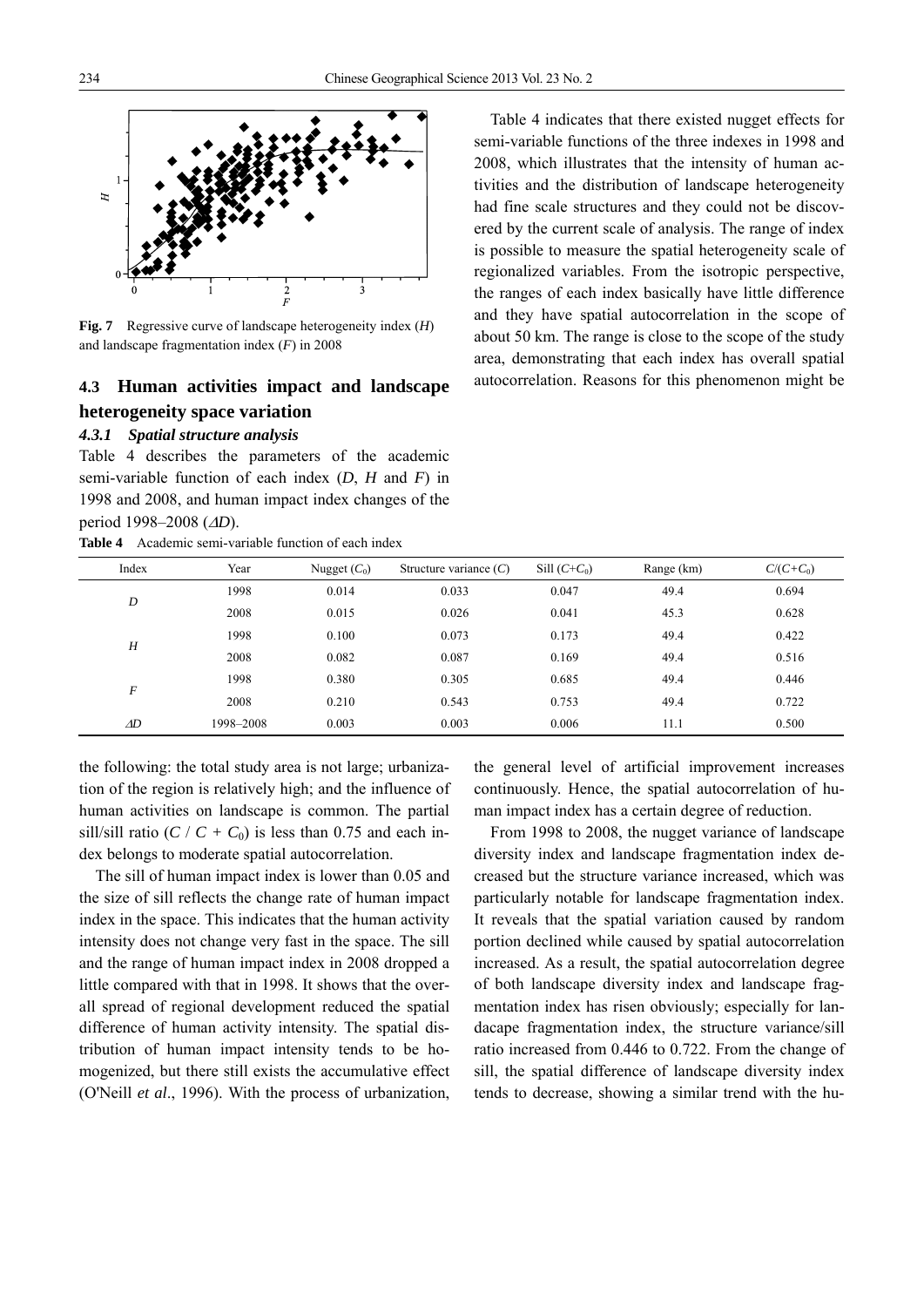man impact index.

On one hand, it is because there is a high correlation between landscape diversity index and human impact index. On the other hand, it is because the landscape diversity index itself is a comparatively stable index and it changes slowly in the space. During the period of research, the sill of landscape fragmentation index had a certain increase. Different with the change of human impact index, the spatial difference of landscape fragmentation index had a clear tendency of increase.

The first reason might be that different natural conditions such as location and terrain coupled with different requirements of social and economic development lead to different ways of artificial transformation and utilization for landscapes in different locations. Thus the tendency of different landscape fragmentation changes is various. Secondly, compared with the rural and the urban landscapes, the mixed landscape is more fragmented. Along with the urbanization process of rural landscape-mixed landscape-urban landscape, there exist both highly fragmented regions as well as low fragmented regions in one area.

In order to obtain the spatio-temporal variation characteristics of human impact intensity, the academic semi-variable function fitting was conducted for the change of human impact index (Δ*D*) during 1998 to 2008 in the study area. The sill of the semi-variogram was just 0.006, showing that the intensity of human activities did not change much in the spatial difference. This is largely because the intensity of human activities increased widely in the whole area. The structure variance/sill ratio was 0.500, demonstrating that the spatial variation caused by stochastic factors should not be ignored. The intensity of human impact showed a moderate-degree spatial autocorrelation in the range of just 11.1 km. The reasons are predicted as follows: on the one hand, the process of urbanization in the study area was traditional; on the other hand, the construction lands were scattered around and broke the stable pattern of the landscape transformation intensity.

#### *4.3.2 Anisotropy analysis*

As human activities are affected by the terrain, the traffic, administrative boundaries and the distance from the city center, the spatial distribution of human impact index and the landscape heterogeneity indexes shows significant anisotropy following the changes of above conditions.

Table 5 indicates that from 1998 to 2008, the long axis of the three semi-variable functions are all NE-SW or E-W, which is consistent with the directions of highways and coastlines outside the Xiamen Island. It implies the dominant factors that cause changes in the intensity of human impact and landscape heterogeneity patterns.

The anisotropy ratio of human impact index increased from 1.23 in 1998 to 1.37 in 2008, showing that the scale difference of spatial autocorrelation existing in various directions of human impact index is significant. The directional characteristics of artificial activities have an obvious tendency of increase. The anisotropy ratio of landscape diversity index and landscape fragmentation index is small, demonstrating that the spatial variation of landscape heterogeneity has no obvious direction effects and the degree of anisotropy is not big. Only the anisotropy ratio of landscape fragmentation index increases slightly.

**Table 5** Directional characteristic of semi-variable function of each index

| Index      | Year      | Long axis | Long axis range (km) | Short axis range (km) | Anisotropy ratio |
|------------|-----------|-----------|----------------------|-----------------------|------------------|
| D          | 1998      | NE-SW     | 47.5                 | 38.8                  | 1.23             |
|            | 2008      | $E-W$     | 47.4                 | 34.7                  | 1.37             |
| H          | 1998      | $E-W$     | 47.6                 | 40.9                  | 1.17             |
|            | 2008      | NE-SW     | 47.7                 | 40.9                  | 1.17             |
| F          | 1998      | NE-SW     | 47.8                 | 40.7                  | 1.17             |
|            | 2008      | NE-SW     | 47.5                 | 38.8                  | 1.22             |
| $\Delta D$ | 1998-2008 | NW-SE     | 37.7                 | 24.2                  | 1.56             |

Table 5 shows that the semi-variogram direction of human impact index changes (Δ*D*) is quite different from other indexes. The semi-variogram of human impact index reflects the human activity associated with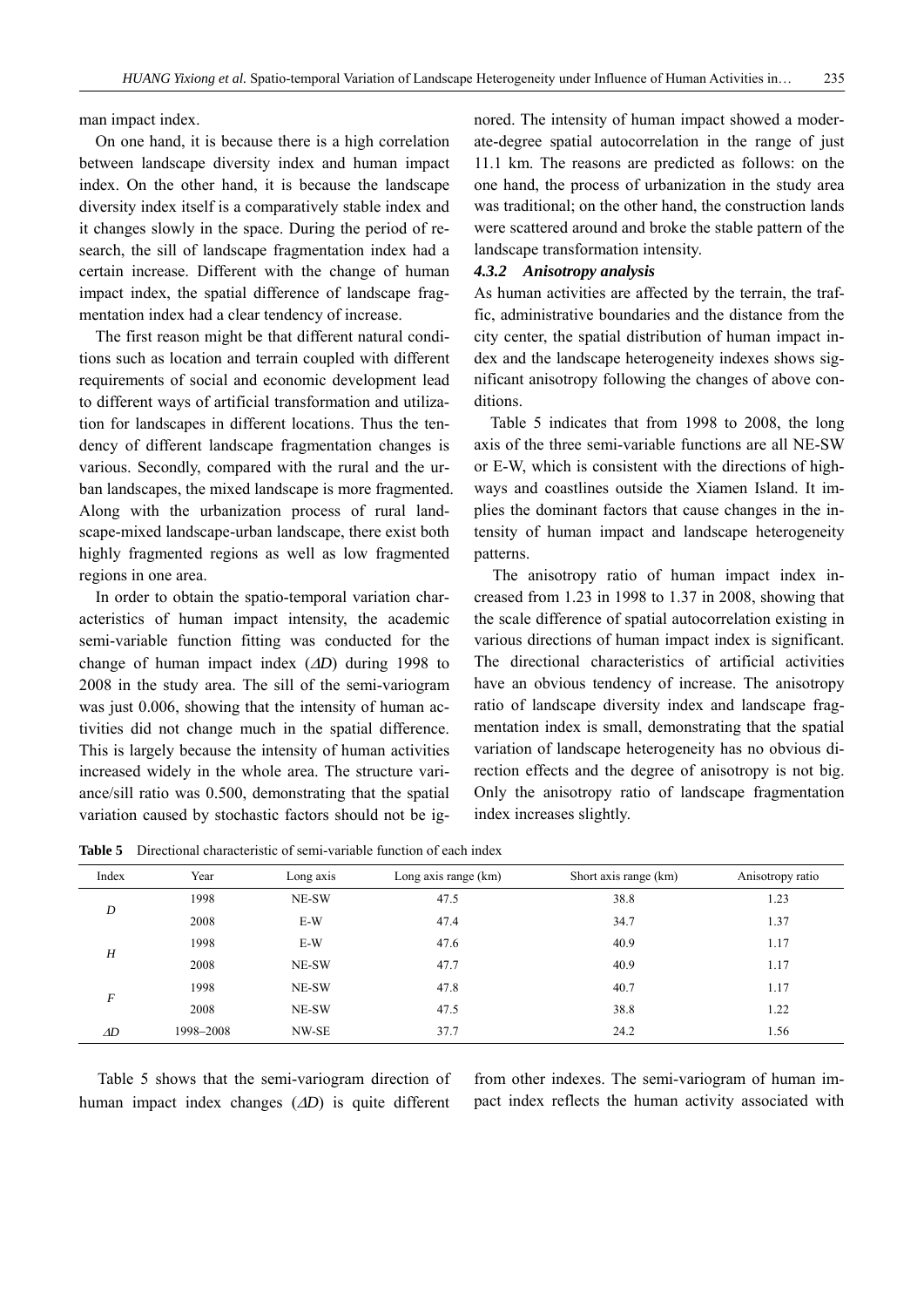landscape patterns and focuses on the spatial structure. It is the accrued returns of the influence of human activity on landscape and it also incorporates the transformation of natural factors. However, the human impact index change has a different meaning. It reflects the intensity of landscape transformation influenced by human activities and shows the landscape pattern changes (Zhu *et al*., 2001; Yu *et al*., 2010). The semi-variogram of Δ*D*, especially the directional characteristics, could more directly reveal the driving forces that affect the regional landscape and its pattern changes. The long axis and short axis ranges are shorter than those of other indexes, which indicates that the intensity of human activities has a relatively small-scale spatial autocorrelation and the long axis range could reflect the maximum spatial scale driven by regional urbanization. The anisotropy value of <sup>Δ</sup>*D* is as high as 1.56, demonstrating that the value of human impact changes has obvious directional differences. The long axis direction is NW-SE and it is consistent with the principal axis of urbanization promotion and economic development, that is, Xiamen Island expands to Jimei District and Haicang District along the Xiamen Bridge and Haicang Bridge. The change of human activities in the space shows that the development of many non-agricultural lands appears in the Xinglin Bay and the Maluan Bay of Xiamen and urban landscapes grow fast in these areas and will probably continue to exist and be strengthened in the future.

#### **5 Conclusions**

The regressive relationship between landscape heterogeneity indexes and human impact index and between landscape diversity index and landscape fragmentation index could be better fitted by the parabolic curve and the logistic curve and the correlation of each index was high. From 1998 to 2008, the spatial autocorrelation of human impact index decreased while landscape heterogeneity indexes increased obviously. The semi-variogram of human impact index changes indicated that the intensity of human activities increased generally in the whole area and showed a moderate-degree spatial autocorrelation. Looking from anisotropy, the long axis of the three semi-variable functions are all NE-SW or E-W, which is consistent with the directions of highways and coastlines outside the Xiamen Island.

There exists clear spatial differentiation of human impact intensity and landscape heterogeneity patterns: regions with high landscape heterogeneity are basically urban-rural integrated areas (desakota) or urban tourism areas with staggered distribution of various landscape types. However, regions with low landscape heterogeneity are usually forest landscape areas or urban area with high construction density.

#### **References**

- Chen Fu, Ge Xiaoping, Chen Gang *et al*., 2001. Spatial different analysis of landscape change and human impact in urban fringe. *Scientia Geographica Sinica*, 21(3): 210*–*216. (in Chinese)
- Forman R T T, Godorn M, 1986. Landscape Ecology. New York: John Wiley & Sons.
- Gao Kai, Zhou Zhixiang, Yang Yuping, 2010. Characteristics and changes of landscape pattern in Wuhan City based on Ripley's K function. *Chinese Journal of Applied Ecology*, 21(10): 2621*–*2626. (in Chinese)
- Guo Hongbin, Huang Yixiong, YE Gongfu, 2010. A Study on the evaluation and optimization of uban eological fnction ntwork in Xiamen. *Journal of Natural Resources*, 25(1): 71*–*79. (in Chinese)
- Garrigues S, Allard D, Baret F *et al*., 2008. Multivariate quantification of landscape spatial heterogeneity using variogram models. *Remote Sensing of Environment*, 112(1): 216*–*230.
- Hao Chengyuan, Wu Shaohong, Wang Haijiang, 2009. Analysis on spatio-temporal heterogeneity of vegetation landscape and its cause in southern Yunnan Province. *Acta Ecologica Sinica*, 29(1): 223*–*230. (in Chinese)
- Li Yangfen, Sun Xiang, Zhu Xiaodong, 2010. An early warning method of landscape ecological security in rapid urbanizing coastal areas and its application in Xiamen, China. *Ecological Modelling*, 221 (19): 2251*–*2260. doi: org/10.1016/j.ecolmodel. 2010.04.016
- Matsushita B, Xu M, Fukushima T, 2006. Characterizing thechanges in landscape structure in the Lake Kasumigaura Basin, Japan using a high-quality GIS dataset. *Landscape and*

*Urban Planning*, 78: 241*–*250. doi: org/10.1016/j.landurbplan. 2005.08.003

- Ou Weixin, Yang Guishan, Li Hengpeng *et al*., 2004. Spatio-temporal variation and driving forces of landscape patterns in the coastal zone of Yancheng, Jiangsu. *Scientia Geographica Sinica*, 24(5): 610*–*615. (in Chinese)
- O'Neill R V, Hunsaker C T, Timmins S P *et al*., 1996. Scale problems in reporting landscape pattern at the regional scale. *Landscape Ecology*, 11(3): 169*–*180. doi: 10.1007/BF02447515
- Pickett S T A, Cadenasso M L, 1995. Spatial heterogeneity in